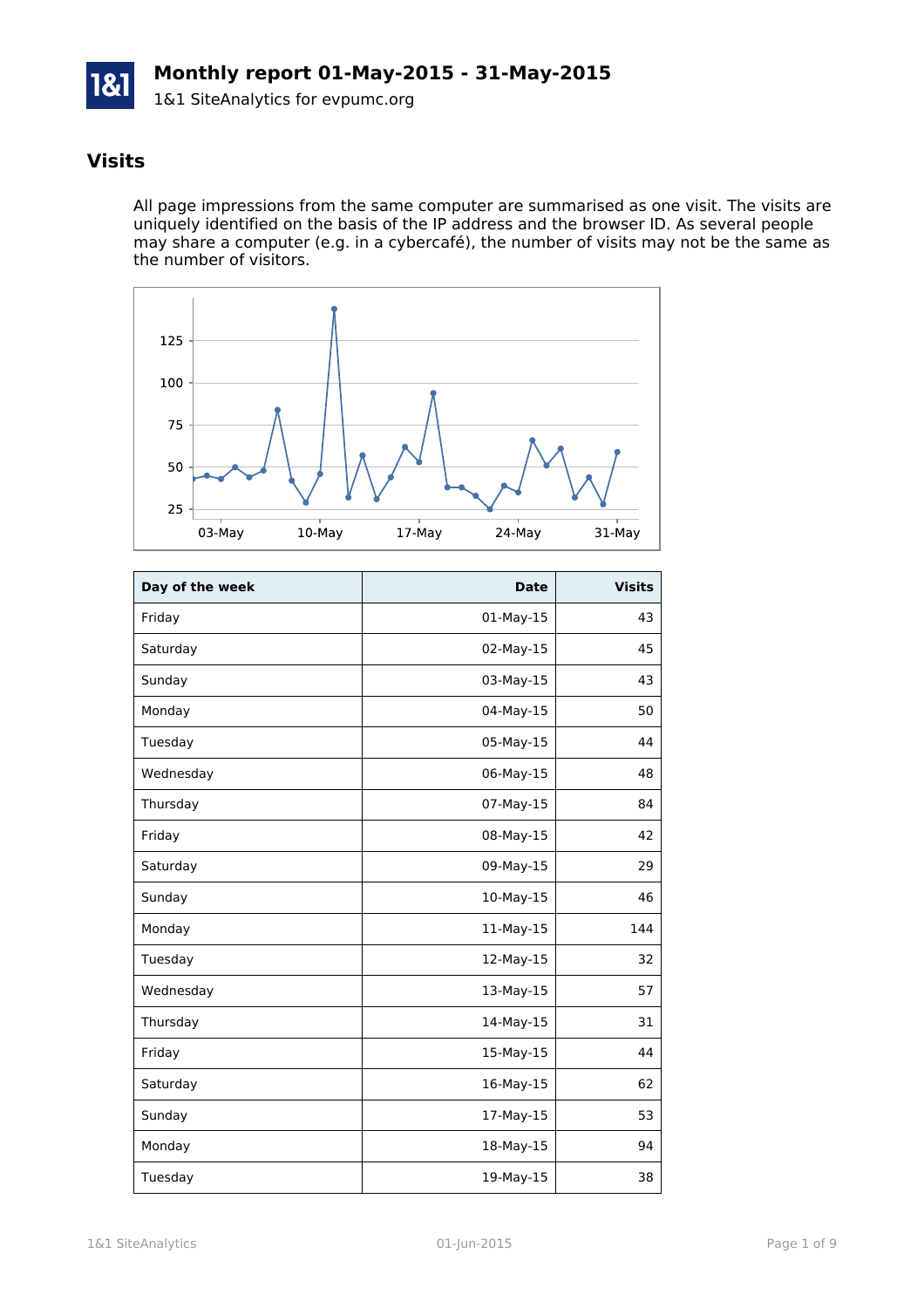| Day of the week | <b>Date</b>     | <b>Visits</b> |
|-----------------|-----------------|---------------|
| Wednesday       | 20-May-15       | 38            |
| Thursday        | 21-May-15       | 33            |
| Friday          | 22-May-15       | 25            |
| Saturday        | 23-May-15       | 39            |
| Sunday          | 24-May-15       | 35            |
| Monday          | 25-May-15       | 66            |
| Tuesday         | 26-May-15       | 51            |
| Wednesday       | 27-May-15       | 61            |
| Thursday        | 28-May-15       | 32            |
| Friday          | 29-May-15       | 44            |
| Saturday        | 30-May-15       | 28            |
| Sunday          | 31-May-15       | 59            |
|                 | <b>Total</b>    | 1,540         |
|                 | <b>Averages</b> | 50            |

### **Search engines**

Using this analysis, you can identify the search engines used by your visitors. You can also see how many visitors reach your pages via the respective search engines.



| <b>Search engines</b> | <b>Visits</b> | %        |
|-----------------------|---------------|----------|
| search.yahoo.com      |               | 66.67 %  |
| www.google.com        |               | 33.33 %  |
| <b>Total</b>          |               | 100.00 % |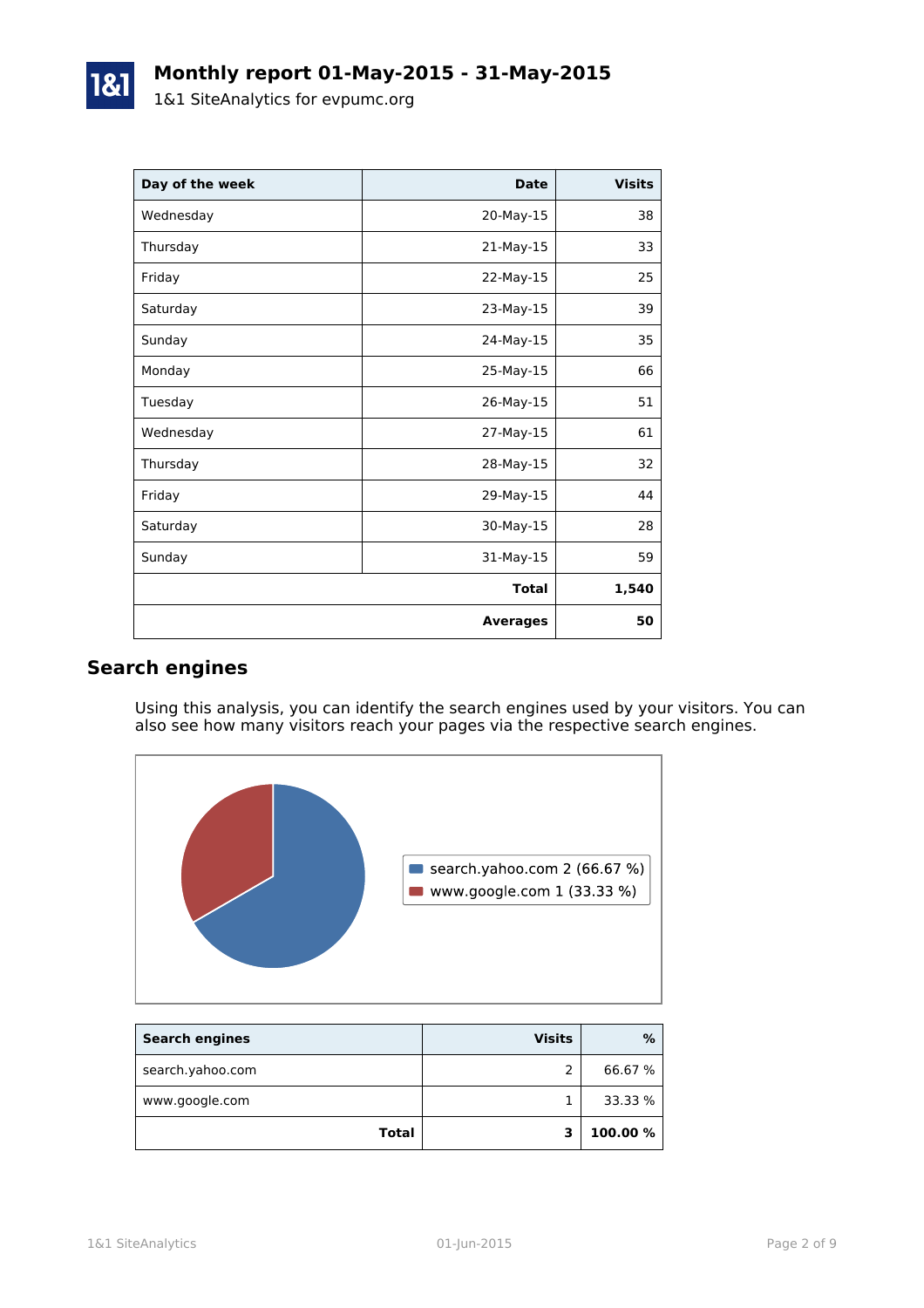

### **Search terms**

The table shows the search terms by means of which your website was found most frequently. Every row contains a search term. For example, if somebody found your website by means of the phrase "repair car", both "repair" and "car" will be displayed as independent terms in the table.

| <b>Search terms</b> | <b>Visits</b>  | %        |
|---------------------|----------------|----------|
| church              | 2              | 33.33 %  |
| june                | $\overline{2}$ | 33.33 %  |
| newsletter          | 2              | 33.33 %  |
| <b>Total</b>        | 6              | 100.00 % |

### **Most frequently accessed pages**

You can see the most frequently accessed pages. Only fully loaded pages are counted. Individual page elements, such as images or other elements, are not counted individually. This includes all files with the extensions .png, .jpg, jpeg, .gif, .swf, .css, .class, and .js.

| <b>Most frequently accessed pages</b> | <b>Page impressions</b> | %      |
|---------------------------------------|-------------------------|--------|
| /Default.htm                          | 533                     | 12.08% |
| /Announce.htm                         | 77                      | 1.75 % |
| /Sermons.htm                          | 71                      | 1.61 % |
| /Elim.htm                             | 63                      | 1.43 % |
| /M-Statement.htm                      | 55                      | 1.25 % |
| /NewsLetterIdx.htm                    | 54                      | 1.22 % |
| /St_Johns.htm                         | 54                      | 1.22 % |
| /Calendar.htm                         | 52                      | 1.18 % |
| /web_links.htm                        | 50                      | 1.13 % |
| /Stats.htm                            | 49                      | 1.11 % |
| /Worship.htm                          | 48                      | 1.09 % |
| /Believe.htm                          | 47                      | 1.07 % |
| /Ann0030214.htm                       | 38                      | 0.86%  |
| /Ann082414.htm                        | 37                      | 0.84%  |
| /Ann081014.htm                        | 36                      | 0.82%  |
| /Ann083114.htm                        | 36                      | 0.82%  |
| /Ann080314.htm                        | 34                      | 0.77%  |
| /Ann040614.htm                        | 34                      | 0.77%  |
| /Ann042714.htm                        | 34                      | 0.77%  |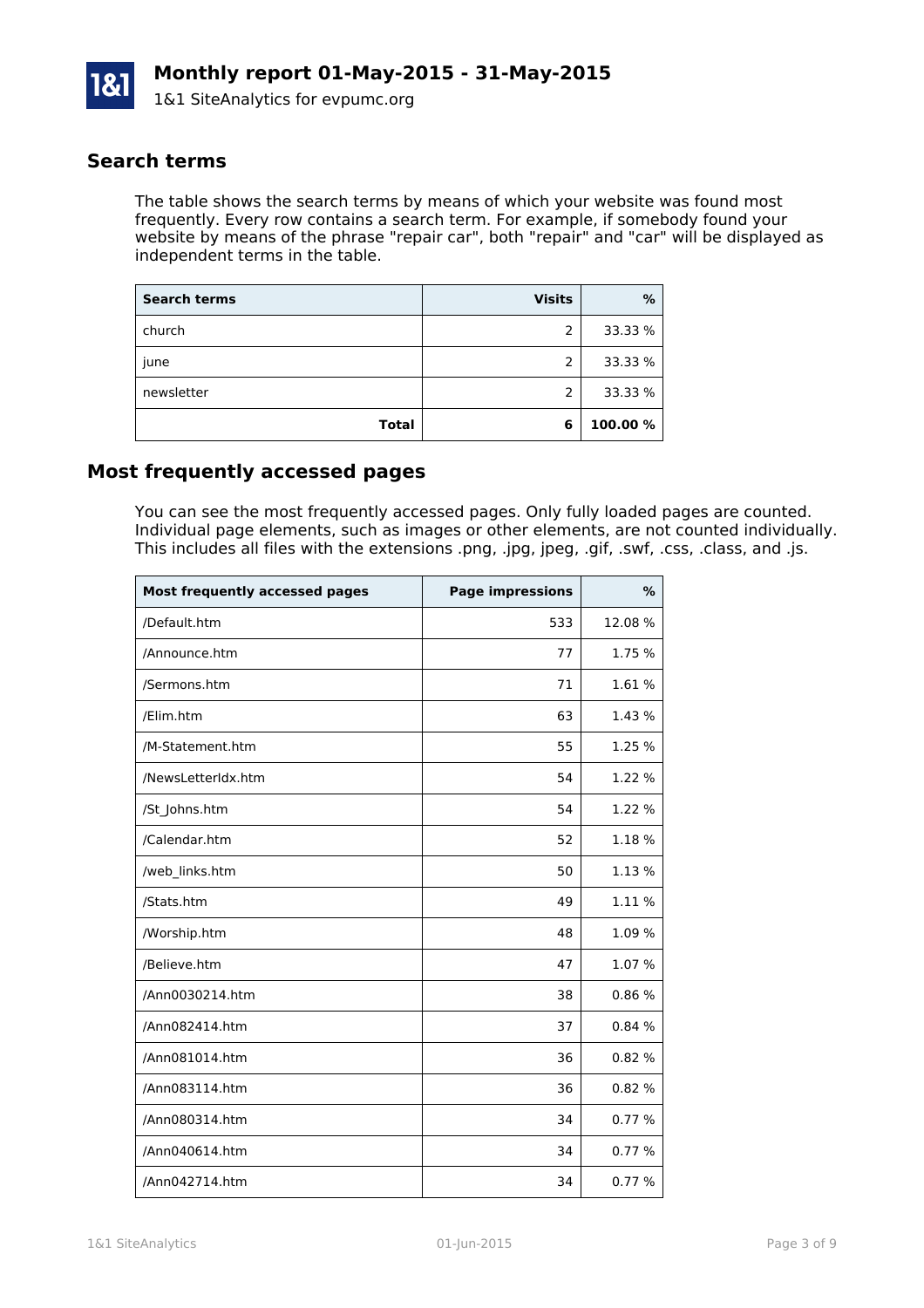

# **Monthly report 01-May-2015 - 31-May-2015**

1&1 SiteAnalytics for evpumc.org

| <b>Most frequently accessed pages</b> | <b>Page impressions</b> | %       |
|---------------------------------------|-------------------------|---------|
| /Ann020914.htm                        | 33                      | 0.75 %  |
| /Ann010514.htm                        | 32                      | 0.73%   |
| /Ann042014.htm                        | 32                      | 0.73%   |
| /Ann032314.htm                        | 32                      | 0.73%   |
| /Ann031614.htm                        | 32                      | 0.73%   |
| /Ann020214.htm                        | 32                      | 0.73 %  |
| /Ann050414.htm                        | 32                      | 0.73%   |
| /Ann033014.htm                        | 32                      | 0.73%   |
| /Ann011914.htm                        | 31                      | 0.70 %  |
| /Ann030914.htm                        | 31                      | 0.70%   |
| /Ann022314.htm                        | 31                      | 0.70 %  |
| /Ann061514.htm                        | 31                      | 0.70 %  |
| /Ann011214.htm                        | 30                      | 0.68%   |
| /Ann092114.htm                        | 30                      | 0.68%   |
| /Ann052514.htm                        | 30                      | 0.68%   |
| /valley_views0913.htm                 | 30                      | 0.68%   |
| /CalendarOld.htm                      | 30                      | 0.68%   |
| /Ann021614.htm                        | 30                      | 0.68%   |
| /Ann012614.htm                        | 30                      | 0.68%   |
| /Ann062214.htm                        | 29                      | 0.66%   |
| /Ann071314.htm                        | 28                      | 0.63%   |
| /valley_views1113.htm                 | 28                      | 0.63%   |
| /Ann051814.htm                        | 27                      | 0.61%   |
| /StJohns_M-Statement.htm              | 27                      | 0.61%   |
| /Ann051114.htm                        | 27                      | 0.61%   |
| /Ann072014.htm                        | 27                      | 0.61%   |
| /Ann041314.htm                        | 27                      | 0.61%   |
| /Ann072714.htm                        | 27                      | 0.61%   |
| /valley_views0813.htm                 | 26                      | 0.59%   |
| Other                                 | 2,146                   | 48.64 % |
| <b>Total</b>                          | 4,412                   | 100.00% |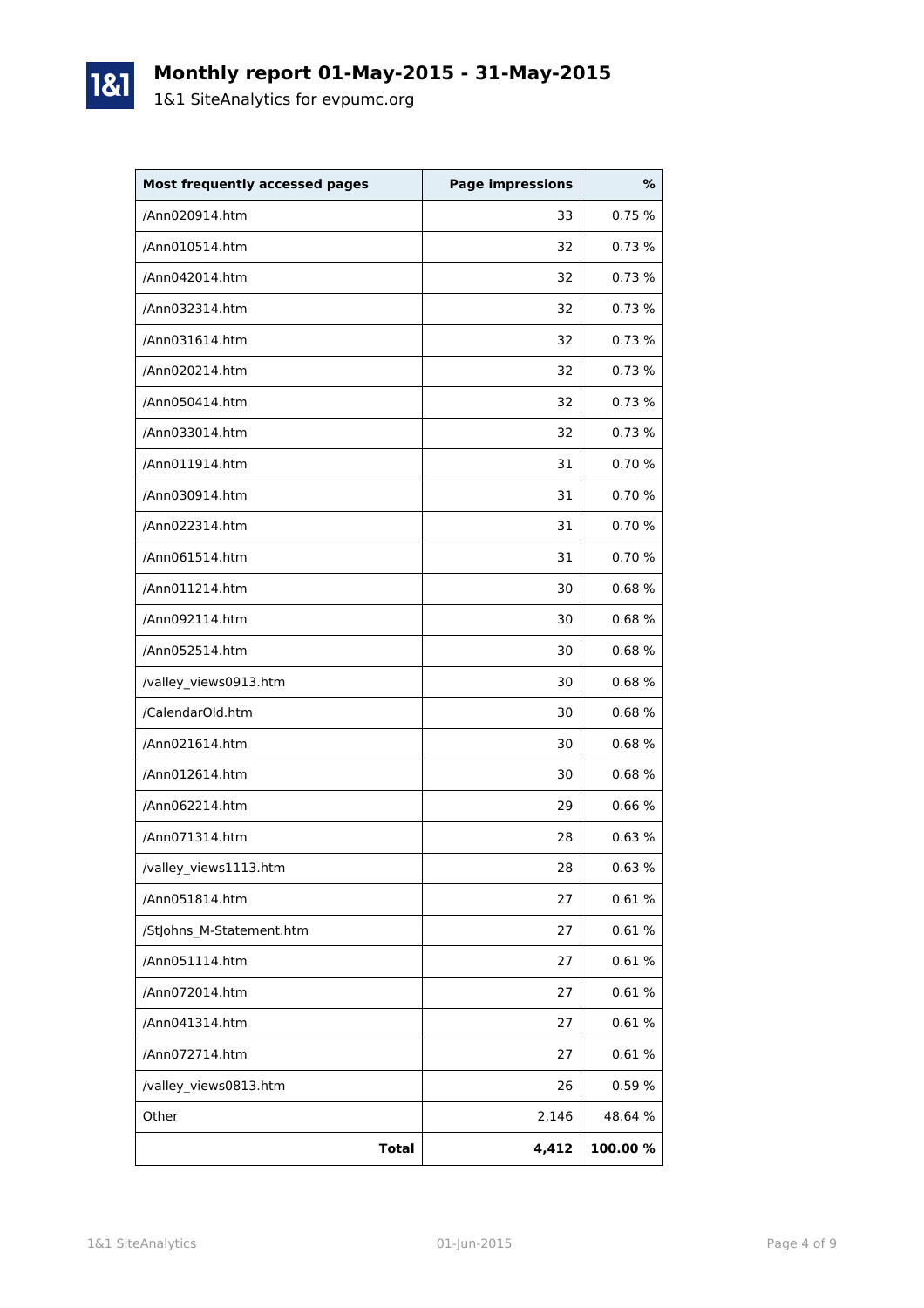

### **Monthly report 01-May-2015 - 31-May-2015**

1&1 SiteAnalytics for evpumc.org

#### **Browsers**

This chart shows the browsers used by your visitors. For example, this helps you to identify the browsers for which you need to optimise your website.



| <b>Browsers</b>         | <b>Visits</b> | %        |
|-------------------------|---------------|----------|
| Mozilla 5               | 130           | 23.09 %  |
| Chrome                  | 102           | 18.12 %  |
| <b>General Crawlers</b> | 82            | 14.56 %  |
| Firefox                 | 78            | 13.85 %  |
| Internet Explorer       | 43            | 7.64 %   |
| Majestic-12 Web Crawler | 29            | 5.15 %   |
| iPad                    | 18            | 3.20 %   |
| Opera                   | 15            | 2.66 %   |
| Safari                  | 10            | 1.78 %   |
| Other                   | 56            | 9.95 %   |
| Total                   | 563           | 100.00 % |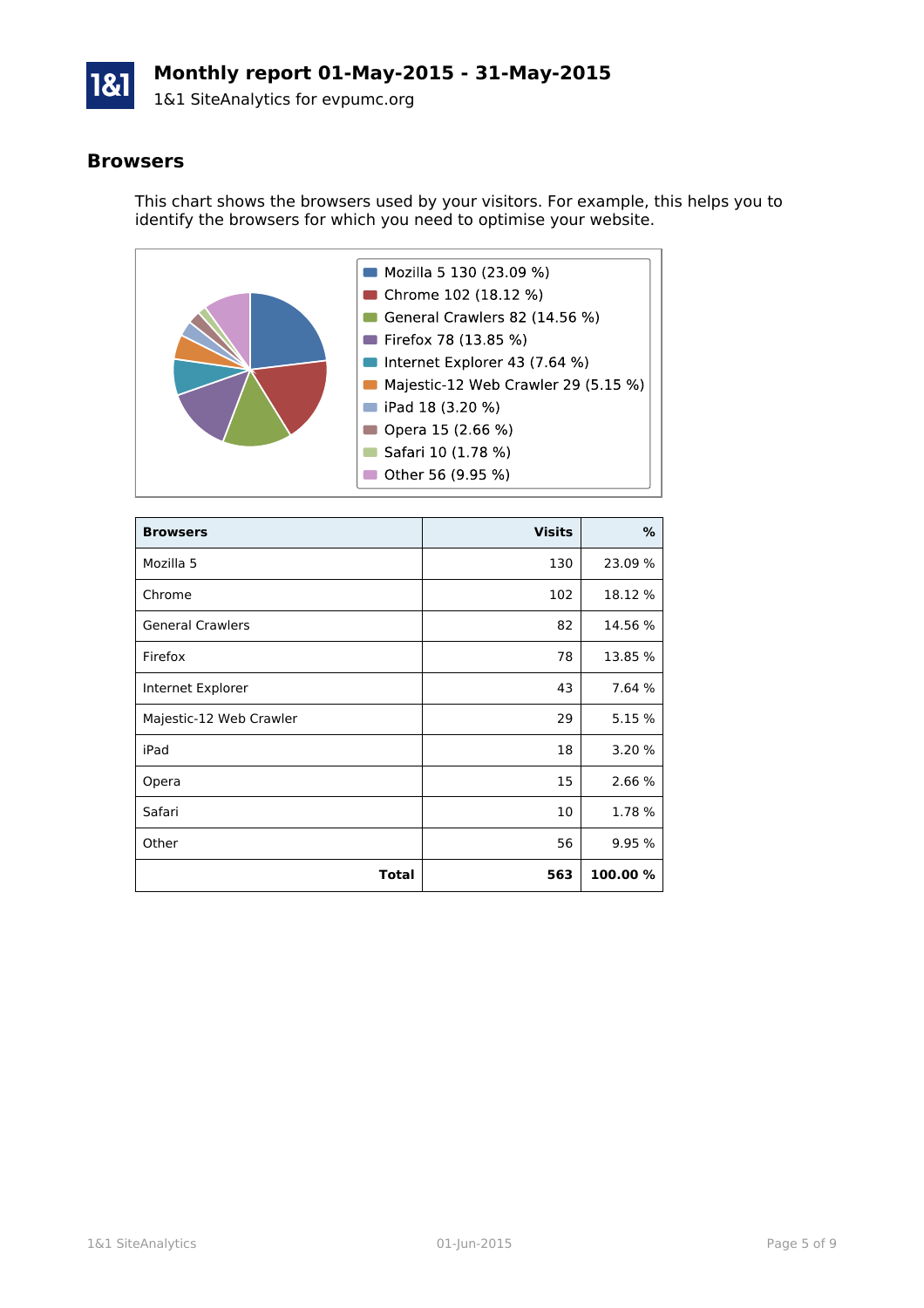# **Monthly report 01-May-2015 - 31-May-2015**

1&1 SiteAnalytics for evpumc.org

## **Operating systems**

You can see the operating systems used by your visitors. This information helps you to find out for which operating systems you may need to optimise your website.



| <b>Operating systems</b> | <b>Visits</b> | %        |
|--------------------------|---------------|----------|
| Windows 7                | 106           | 6.88 %   |
| Linux                    | 58            | 3.77 %   |
| iPhone                   | 52            | 3.38 %   |
| Windows XP               | 52            | 3.38 %   |
| Windows NT               | 36            | 2.34 %   |
| iPad                     | 18            | 1.17 %   |
| <b>Windows Vista</b>     | 15            | 0.97%    |
| Windows 8                | 14            | 0.91%    |
| Mac OS X                 | 10            | 0.65%    |
| Other                    | 1,179         | 76.56 %  |
| <b>Total</b>             | 1,540         | 100.00 % |

### **Referring pages**

You can see the pages that referred your visitors to your website. Referring pages may be other websites or search engines. The complete URL is displayed.

| <b>Referring pages</b>             | <b>Visits</b> | %       |
|------------------------------------|---------------|---------|
| www.bing.com/search                | 6             | 26.09 % |
| www.google.com/                    | 5             | 21.74 % |
| search.yahoo.com/search            |               | 8.70 %  |
| www.susumc.org/index.php/lewisburg |               | 8.70 %  |
| www.pageglimpse.com/evpumc.org     |               | 4.35 %  |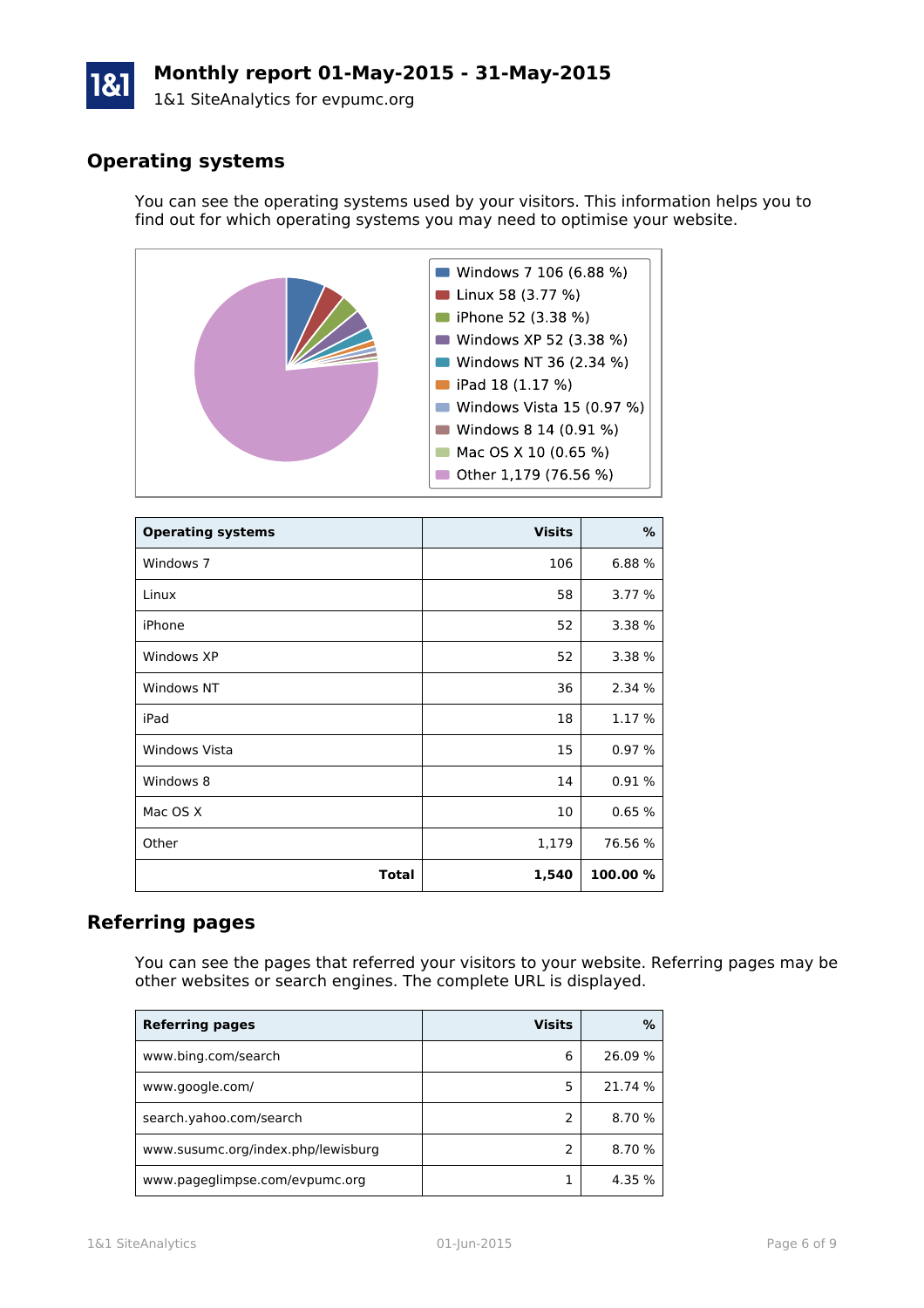| <b>Referring pages</b>                                                                                                                                                  | <b>Visits</b> | ℅       |
|-------------------------------------------------------------------------------------------------------------------------------------------------------------------------|---------------|---------|
| r.search.yahoo.com/ ylt=A0LEV2D5d1dVP<br>$dq$ AFeRXNyoA/RV=2/RE=1431824505/RO=<br>10/RU=http%3a%2f%2fevpumc.org%2fEli<br>m.htm/RK=0/RS=.XGsYWygif12firX10f.Xw8<br>IKxs- |               | 4.35%   |
| www.google.com/url                                                                                                                                                      |               | 4.35 %  |
| r.search.yahoo.com/ ylt=AwrBT8ZvjFdVrn4<br>A7WJXNyoA/RV=2/RE=1431829744/RO=1<br>0/RU=http%3a%2f%2fevpumc.org%2f/RK=<br>0/RS=Q3al1HjEiJNMkGz2 QCuX.9AMDU-                |               | 4.35%   |
| Other                                                                                                                                                                   | 4             | 17.39 % |
| Total                                                                                                                                                                   | 23            | 100.00% |

### **Visits from continents**

This analysis shows which continents your visitors come from.

| <b>Continents</b> | <b>Visits</b> | %        |
|-------------------|---------------|----------|
| North America     | 824           | 69.27 %  |
| Asia              | 198           | 16.65 %  |
| Europe            | 167           | 14.08%   |
| <b>Total</b>      | 1,189         | 100.00 % |

### **Visits from countries**

This analysis shows which countries your visitors come from. This information indicates the countries that your website should focus on or the countries for which it still needs to be optimised.

| <b>Countries</b>     | <b>Visits</b>  | %       |
|----------------------|----------------|---------|
| <b>United States</b> | 820            | 68.96 % |
| China                | 192            | 16.12 % |
| France               | 41             | 3.48 %  |
| Russia               | 34             | 2.88 %  |
| Czech Rep.           | 21             | 1.74 %  |
| Germany              | 20             | 1.67 %  |
| United Kingdom       | 13             | 1.06 %  |
| Ukraine              | 10             | 0.83%   |
| Italy                | 9              | 0.76%   |
| Romania              | $\overline{7}$ | 0.61%   |
| Canada               | 4              | 0.30%   |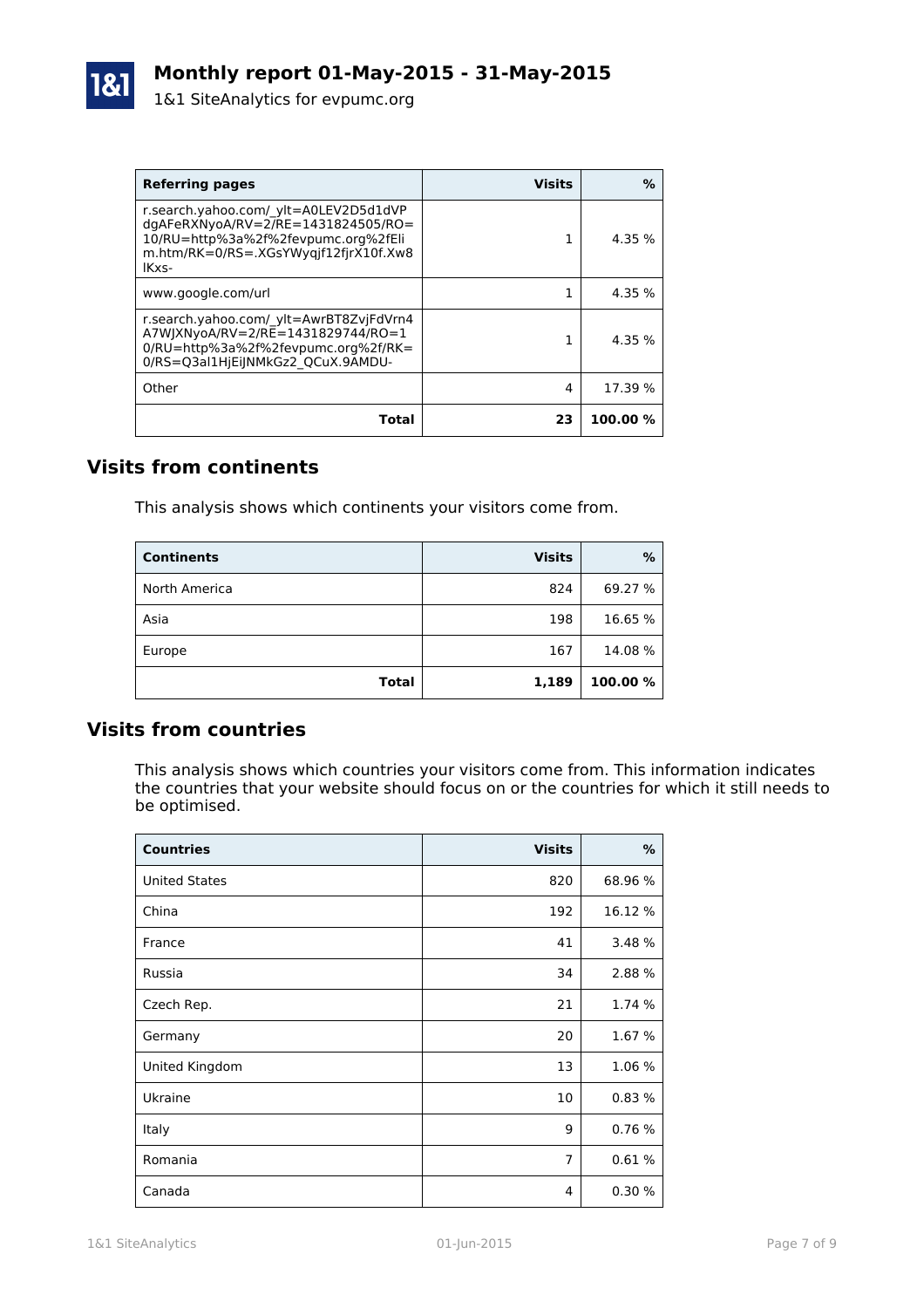| <b>Countries</b> | <b>Visits</b> | $\%$     |
|------------------|---------------|----------|
| Netherlands      | 4             | 0.30 %   |
| Austria          | 3             | 0.23%    |
| Estonia          | 3             | 0.23%    |
| Taiwan           | 3             | 0.23%    |
| Japan            | $\mathbf{1}$  | 0.08%    |
| Luxembourg       | $\mathbf{1}$  | 0.08%    |
| India            | 1             | 0.08%    |
| Vietnam          | $\mathbf{1}$  | 0.08%    |
| Turkey           | $\mathbf{1}$  | 0.08%    |
| Poland           | $\mathbf{1}$  | 0.08%    |
| <b>Bulgaria</b>  | $\mathbf{1}$  | 0.08%    |
| Ireland          | $\mathbf{1}$  | 0.08%    |
| <b>Total</b>     | 1,189         | 100.00 % |

### **Visits from cities**

1&1

This analysis shows which cities your visitors come from

| <b>Cities</b>     | <b>Visits</b> | $\frac{9}{6}$ |
|-------------------|---------------|---------------|
| US:               | 447           | 37.62 %       |
| CN:               | 154           | 12.94 %       |
| US: Mountain View | 98            | 8.25 %        |
| US: Washington    | 95            | 8.02 %        |
| FR:               | 41            | 3.48 %        |
| CN: Beijing       | 37            | 3.10 %        |
| US: Sunnyvale     | 36            | 3.03 %        |
| RU:               | 34            | 2.88 %        |
| US: Las Vegas     | 30            | 2.50 %        |
| CZ:               | 21            | 1.74 %        |
| US: Nanuet        | 20            | 1.67 %        |
| US: Muncy         | 11            | 0.91%         |
| US: Woodbridge    | 10            | 0.83%         |
| DE:               | 10            | 0.83%         |
| UA:               | 10            | 0.83%         |